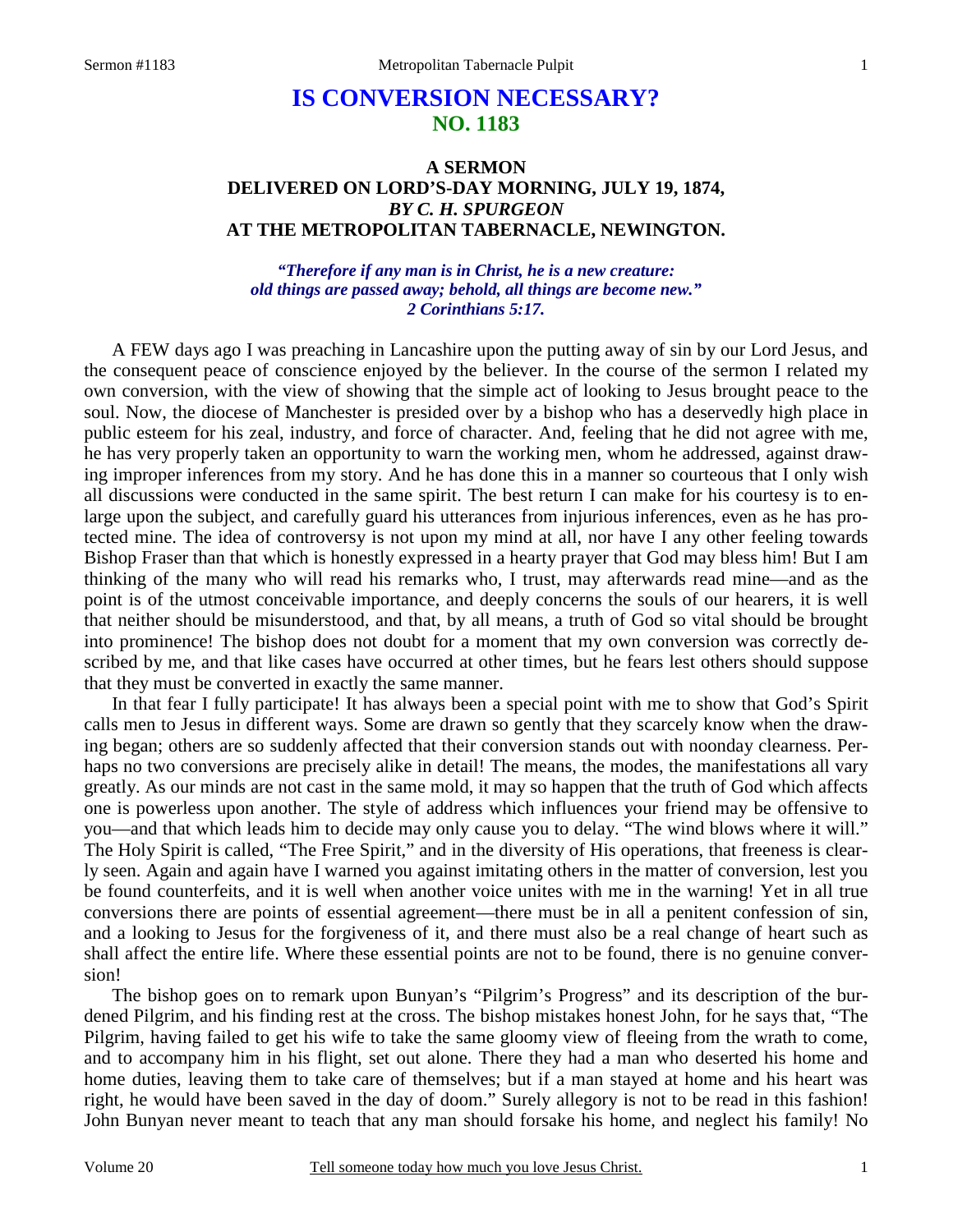one ever charged him with doing so! In his imprisonment he worked hard at tagging laces to support his family, and his affection for his poor blind child is well known. John Bunyan was no monk, but as true a father, citizen, and friend as ever lived! The passage is part of an *allegory* and represents an awakened man as resolving to seek the savior, whether others would do so or not; a man alive to his own condition and responsibility; and therefore determined to pursue the right road, even if the nearest and dearest refused to bear him company. It is not implied that he *left* the company of his family in *temporal* things, for with these the allegory has nothing to do! I feel sure the bishop knows too well the value of decision of mind, and of that strong resolve to be right which dares to be singular, to say a word wittingly against one of the bravest of the virtues!

The bishop continues, "The pilgrim went on his journey, and at the sight of the cross, the great bundle, which was the burden of his past sins, fell off his back. Falling down before the cross, he thought of Him who hung upon it, and of the great doctrine of atonement, and the burden dropped from his back, and he rose what is called 'a converted man.'" The bishop is inclined to think that this story of Bunyan's conversion has given a color to a great part of what is called Protestant theology in these days. He has noticed that a great number of our theological ideas come from Milton, and "The Pilgrim's Progress," rather than from the Bible, for he does not find a single case in the Bible at all analogous to or resembling the case of John Bunyan. He then denies that the case of the penitent thief is at all to the point, or even the conversion of the apostle Paul—and he bids his hearers remember that it is, "better not to dream those dreams of conversion that might happen to one, and not to another." Now, so far as Milton is concerned, the bishop is right, but I challenge his statement with regard to Bunyan's, "Pilgrim," and differ from him altogether in his judgment of Paul's conversion! He fears that some may imagine a particular manner of conversion to be necessary, but my fear is much greater, that from Bishop Fraser's words, far more will infer that *no conversion is necessary at all!* My fear is not so much that they should say, "I must be converted like John Bunyan," but that they will whisper, "It is all an idle tale; the bishop means that we have only to do our duty, and be sober and honest, and all will be well, whether we are converted or not."

Our text says that "if any man is in Christ, he is a new creature: old things are passed away; behold all things are become new." And my point is just this, that any man who is united to Christ has experienced a great change! I do not lay down hard and fast lines about *how* the conversion is to be worked, but the imperative word is, "You must be born-again," and the exhortation speaks to all mankind, "Repent and be converted, that your sins may be blotted out." Even to this hour our Lord says, "Verily I say unto you, except you are converted and become as little children, you shall not enter into the kingdom of heaven."

My line of discourse will be as follows—according to our text and many other Scripture, *a great change is needed in any man who would be saved;* secondly, *this great change is frequently very marked;* and thirdly, *this change is recognizable by distinct signs*.

**I.** IN ORDER TO HAVE TRUE SALVATION A RADICAL CHANGE IS NECESSARY. This change is a thorough and sweeping one, and operates upon the nature, heart, and life of the convert. Human nature is the same to all men, and it will be idle to try to turn the edge of scriptural quotations by saying that they refer to the Jews, or to the heathen, for at that rate we shall have no Bible left us at all! The Bible is meant for *mankind,* and our text refers to *any* man, of any country, and of any age. "If any man is in Christ, he is a new creature: old things are passed away; behold all things are become new."

We prove this point by reminding you, first, *that everywhere in Scripture men are divided into two classes,* with a very sharp line of distinction between them. Read in the gospels, and you shall find continual mention of sheep lost, and sheep found, guests refusing the invitation, and guests feasting at the table, the wise virgins, and the foolish, the sheep, and the goats. In the epistles we read of those who are "dead in trespasses and sin," and of others to whom it is said, "And you has He quickened," so that some are alive to God, and others are in their natural state of spiritual death. We find men spoken of as being either in darkness or in light and the phrase is used of "being brought out of darkness into marvelous light." Some are spoken of as having been formerly aliens and strangers, and having been made fellow citizens and brethren. We read of "children of God," in opposition to "children of wrath." We read of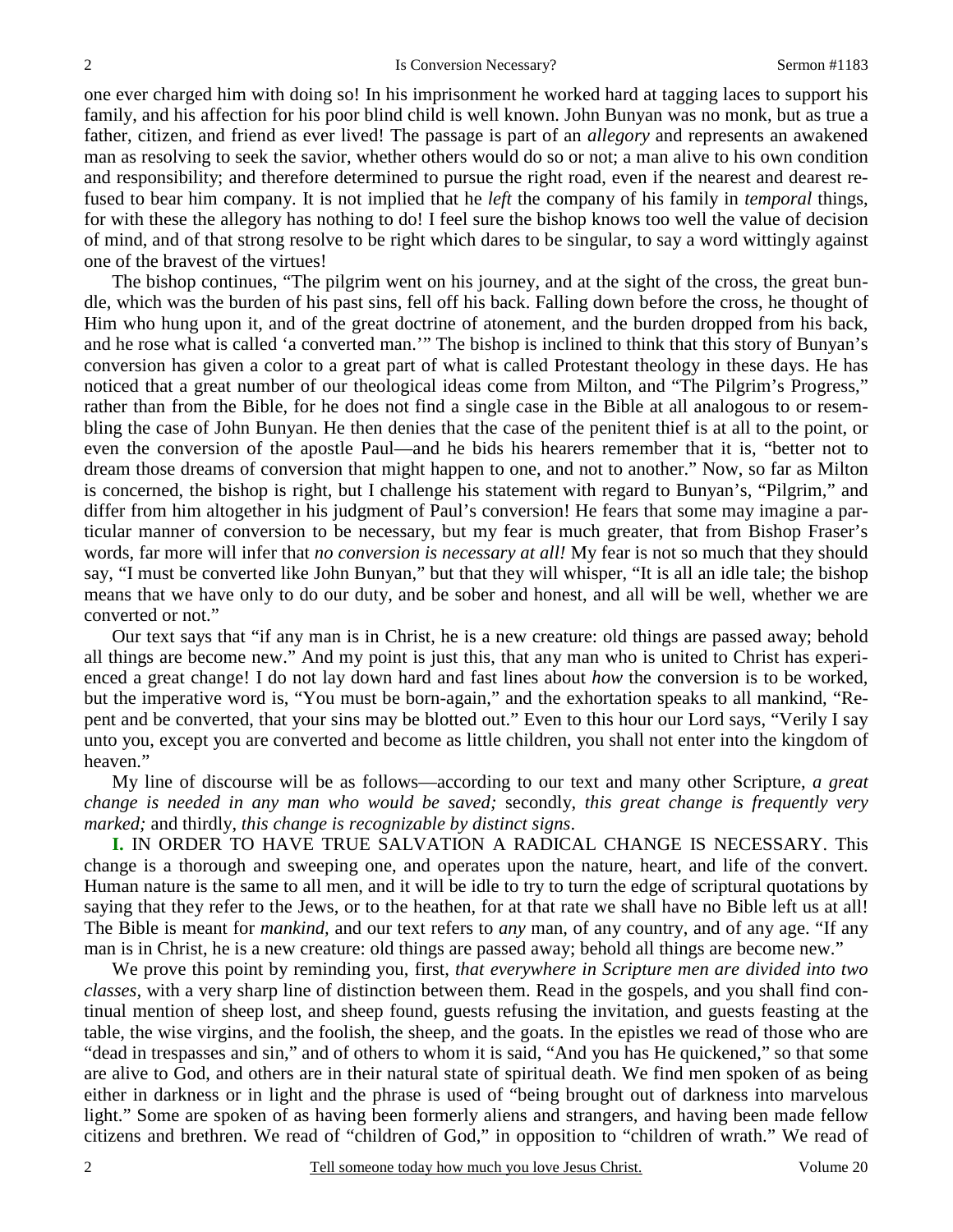believers who are not condemned, and of those who are condemned, already, because they have *not believed*. We read of those who have "gone astray," and of those who have "returned to the shepherd and bishop of their souls." We read of those who are "in the flesh and cannot please God," and of those who are chosen, and called, and justified—whom the whole universe is challenged to condemn! The apostle speaks of "us who are saved," as if there were some saved while, upon others, "the wrath of God abides." "Enemies" are continually placed in contrast with those who are "reconciled to God by the death of His Son." There are those that are "far off from God by wicked works," and those who are "made near by the blood of Christ." I could continue till I wearied you.

The distinction between the two classes runs through the whole of the Scriptures, but never do we find a *hint* that there are some who are naturally good, and do not need to be removed from the one class into the other, or that there are persons between the two who can afford to remain as they are. No, there must be a divine work making us *new* creatures, and causing all things to become new with us, or we shall die in our sins. *The Word of God, besides so continually describing two classes, very frequently, and in forcible expressions, speaks of an inward change by which men are brought from one state into the other*. I hope I shall not weary you if I refer to a considerable number of Scriptures, but it is best to go to the fountainhead at once! This change is often described as a *birth*. See the 3rd chapter of the gospel of John, which is wonderfully clear and to the point, "Except a man is born-again he cannot see the kingdom of God." This birth is not a birth by baptism, for it is spoken of as accompanied by an intelligent *faith* which receives the Lord Jesus. Turn to John 1:12, 13, "But as many as received Him, to them gave He power to become the sons of God, even to them that believed on His name: which were born not of blood, nor of the will of the flesh, nor of the will of man, but of God." So that believers are "bornagain," and receive Christ through *faith*—regeneration imparted in infancy, and lying dormant in unbelievers is a fiction unknown to Holy Scripture!

In the  $3<sup>rd</sup>$  of John our Lord associates faith and regeneration in the closest manner, declaring not only that we must be born-again, but also that whoever believes in Him shall not perish, but have everlasting life. We must undergo a change quite as great as if we could return to our native nothingness, and could then come forth fresh from the hand of the great Creator. John tells us, in his  $1<sup>st</sup>$  Epistle, 5:4, that, "Whatever is born of God overcomes the world," and he adds, to show that the new birth and faith go together, "This is the victory that overcomes the world, even our faith." To the same effect is 1 John 5:1, "Whoever believes that Jesus is the Christ is born of God." Where there is true *faith,* there is the new *birth*, and that term implies a change beyond measure complete and radical. In other places this change is described as a *quickening*. "And you has He quickened who were dead in trespasses and sins." (Eph 2:1). We are said to be raised from the dead together with Christ, and this is spoken of as being a very wonderful display of omnipotence. We read, (Eph 1:19), of "the exceeding greatness of His power to usward who according to the working of His mighty power, which He worked in Christ when He raised Him from the dead, and set Him at His own right hand in the heavenly places." Regeneration is a very prodigy of divine strength, and by no means a mere figment fabled to accompany a religious ceremony!

We find this change frequently described as a *creation*, as for instance in our text, "If any man be in Christ, he is a new creature." And this, also, is no mere formality, or an attendant upon a rite, for we read in Galatians 6:15, "For in Christ Jesus neither circumcision avails anything, nor uncircumcision, but a new creature." No outward rites, though ordained of God, Himself, effect any change upon the *heart* of man—there must be a creating over again of the entire nature by the divine hand—we must be "created in Christ Jesus unto good works" (Eph 2:10), and we must have in us "the new man, which after God is created in righteousness and true holiness" (Eph 4:24). What a wonderful change that must be which is first described as a birth, then as a resurrection from the dead, and then as an absolute creation! Paul, in Colossians 1:13, further speaks of God the Father, and says, "Who has delivered us from the power of darkness, and has translated us into the kingdom of His dear Son." John calls it a "passing from death unto life" (1 John 3:14), no doubt having in his mind that glorious declaration of his Lord and Master—"Verily, verily, I say unto you, he that hears My word, and believes on Him that sent Me, has everlasting life, and shall not come into condemnation; but is passed from death unto life" (John 5:24).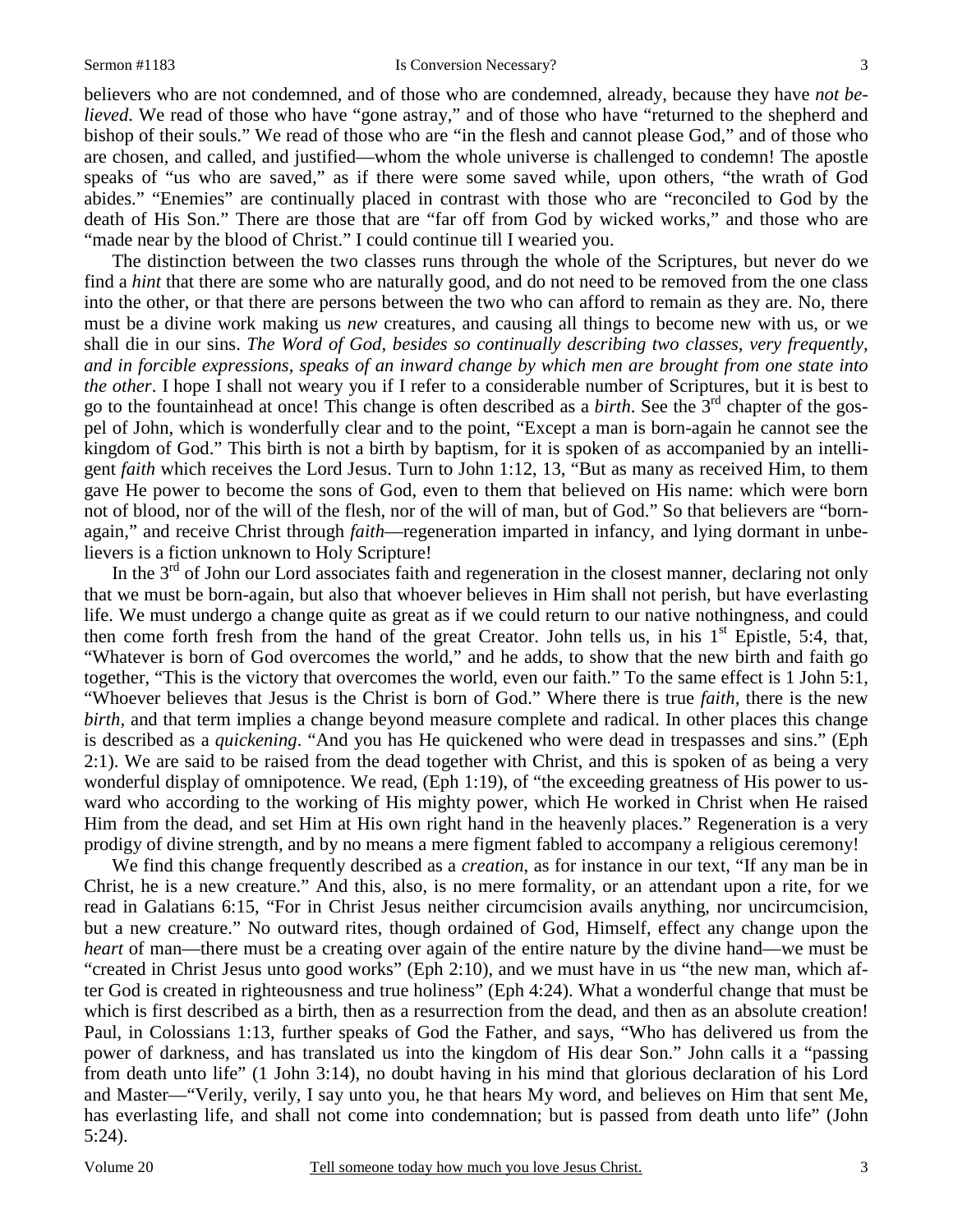Once more, as if to go to the extremity of forcible expression, Peter speaks of our conversion and regeneration as our being "begotten again." hear the passage (1 Peter 1:3), "blessed be the God and Father of our Lord Jesus Christ, which according to His abundant mercy has begotten us again unto a lively hope by the resurrection of Jesus Christ from the dead." To the same purport speaks the apostle James in his  $1<sup>st</sup>$  chapter, at the  $18<sup>th</sup>$  verse—"Of His own will He begat us with the word of truth, that we should be a kind of first fruits of His creatures." My dear friends, can you conceive of any language more plainly descriptive of a most solemn change? If it is possible with the human tongue to describe a change which is total, thorough, complete, and divine, these words describe it! And if such a change is *not* intended by the language here used by the Holy Spirit, then I am unable to find any meaning in the Bible—and its words are rather meant to bewilder than to instruct, which God forbid we should think! My appeal is to you who try to be content without regeneration and conversion—I beseech you, do not be satisfied, for you can never be in Christ unless old things are passed away with you and, *all things become new.*

Further, *the Scriptures speak of this great inner work as producing a very wonderful change in the subject of it*. Regeneration and conversion—the one the secret cause, and the other the first overt effect, produce a great change in the character. Read Romans 6:17, "But God be thanked, that you were the servants of sin, but you have obeyed from the heart that form of doctrine which was delivered you." Again at verse 22, "Now being made free from sin, and become servants to God, you have your fruit unto holiness, and the end everlasting life." Mark well the description the apostle gives in Colossians 3:9, when, having described the old nature and its sins, he says, "Lie not one to another, seeing that you have put off the old man with his deeds; and have put on the new man." The Bible swarms with proof texts. The change of character in the converted man is so great that, "they that are Christ's have crucified the flesh with the affections and lusts" (Gal 5:24). And as there is a change in character, so there is a change in feeling; the man had been an enemy to God before, but when this change takes place, he begins to love God! Read Colossians 1:21, "And you, that were sometime alienated and enemies in your mind by wicked worlds, yet now has He reconciled in the body of His flesh through death, to present you holy and unblamable and unreprovable in His sight." This change from enmity to friendship with God arises very much from a change of man's judicial state before God. Before a man is converted he is condemned, but when he receives spiritual life we read, "There is therefore now no condemnation to them which are in Christ Jesus, who walk not after the flesh, but after the Spirit." This altogether changes his condition as to inward happiness! "Therefore, being justified by faith, we have peace with God, through Jesus Christ our Lord," which peace we never had before! "And not only so, but we also joy in God through our Lord Jesus Christ, by whom we have now received the atonement."

O brothers and sisters, conversion makes a most mighty difference in us, indeed, or else what did Christ mean when He said, "Come unto Me, all you that labor and are heavy laden, and I will give you rest"? Does He, after all, give us no rest? Is the man who comes to Jesus just as restless and as devoid of peace as before? God forbid! Does not Jesus say that when we drink of the water which He gives to us we shall never thirst again? What? And are we to be told that there is never a time when we leave off thirsting, never a time when that living water becomes in us a well of water, springing up unto everlasting life? Our own experience refutes the suggestion! Does not Paul say in Hebrews 4:3, "We who have believed do enter into rest"? And so you see that our condition before God, our moral tone, our nature, our state of mind are made, by conversion, totally different from what they were before. "Old things are passed away; behold, all things are become new." Why, beloved, instead of supposing that we can do without conversion, the Scriptures represent this as being the grand blessing of the covenant of grace! What did the Lord say by His servant Jeremiah? "This shall be the covenant that I will make with the house of Israel; after these days, says the Lord, I will put My law in their inward parts, and write it in their hearts, and I will be their God, and they shall be My people" (Jer 31:33). This passage Paul quotes in Hebrews 10:16, not as obsolete, but as *fulfilled* in believers!

And what has the Lord said by Ezekiel? Listen to the gracious passage, and see what a grand blessing conversion is—"A new heart also will I give you, and a new spirit will I put within you: and I will take away the stony heart out of your flesh, and I will give you a heart of flesh; and I will put My Spirit within you and cause you to walk in My statutes; and you shall keep My judgments and do them" (Eze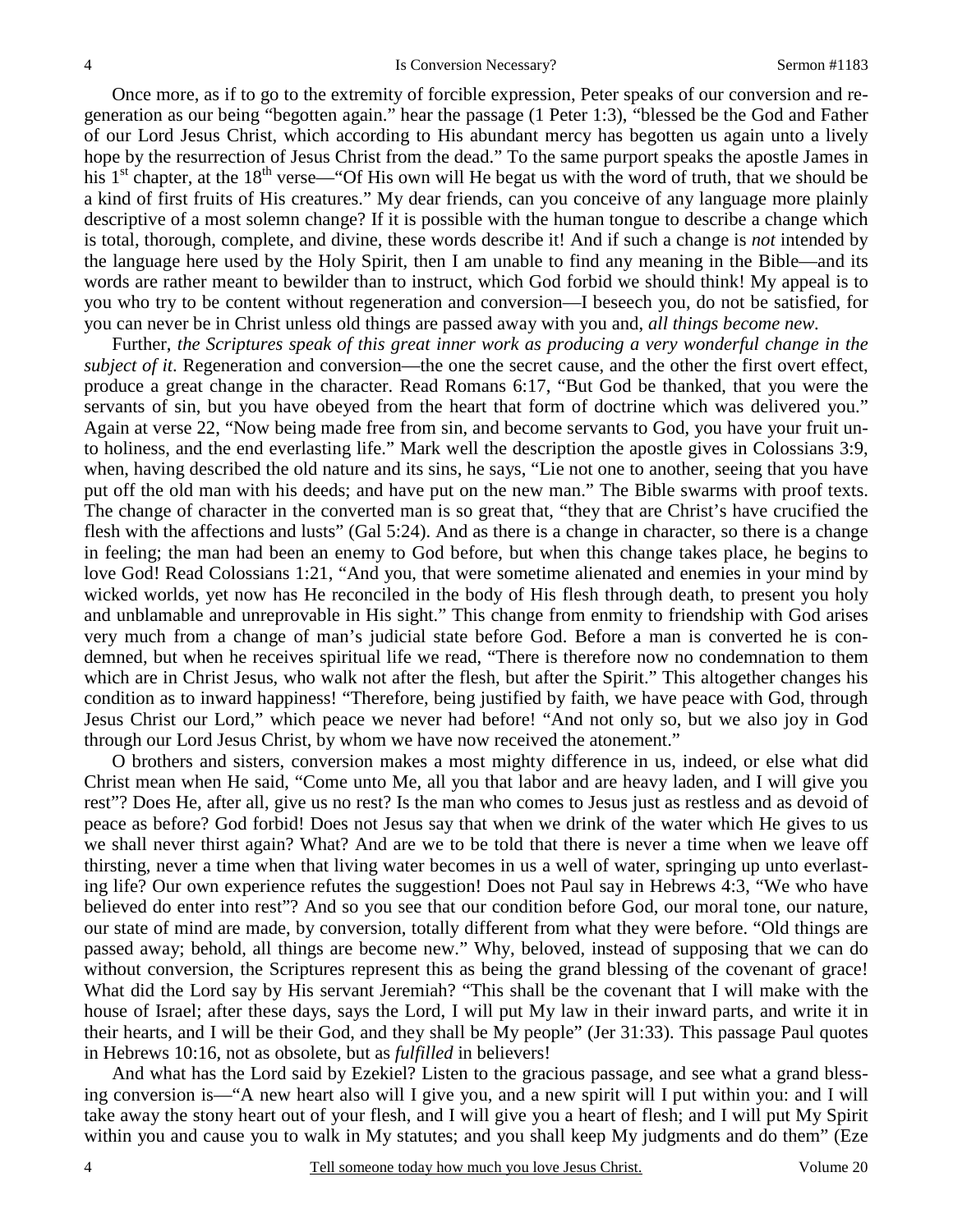36:26, 27). Is not this *the* blessing of the gospel by which we realize all the rest? Is not this the great work of the Holy Spirit by which we know the Father and the Son? And is not this necessary to make us in accord with future glory? "He that sat upon the throne said, Behold, I make all things new" (Rev 21:5). There is to be a new heaven and a new earth, for the first heaven and the first earth shall pass away. And can we believe that the old carnal nature is to enter into the new creation? Is that which is born of the flesh to enter into the *spiritual* kingdom? It can never be! No, a *change* as wonderful as that which will pass over this world when Christ shall re-create it must pass over each one of us, if it is not so already. In a word, if we are in Christ Jesus, we *are* new creatures, old things are passed away! Behold, all things are become new! Do you know anything about this? I trust that a great number of you have experienced it, and are showing it in your lives, but I fear some are ignorant of it. Let those who are unconverted never rest till they have believed in Christ, and have a new heart created and a right spirit bestowed! Lay it well to heart that a change *must* come over you which you cannot work in yourselves, but which must be worked by divine power. There is this for your comfort, that Jesus Christ has promised this blessing to all who receive Him, for He gives them power to become the sons of God!

**II.** Secondly, I now remark that THIS CHANGE IS FREQUENTLY VERY MARKED AS TO ITS TIME AND CIRCUMSTANCES. Many souls truly born of God could not lay their finger upon any date and say, "At such a time I passed from death unto life." There *was* such a time, however, though they may not be able to fix upon it. The act of conversion is often, as to many of its circumstances, so surrounded by preceding works of restraining grace that it appears to be a very gradual thing. The rising of the Sun of Righteousness in the soul is comparable to the dawning of day, with a gray light, at first, and a gradual increase to a noonday splendor. Yet, as there is a time when the sun rises, so is there a time of new birth. If a dead man were restored to life, he might not be able to say exactly when life began, but there *is* such a moment. There must be a time when a man ceases to be an unbeliever, and becomes a believer in Jesus. I do not assert that it is necessary for us to *know* the day, but there is such a time.

In many cases, however, the very day, and hour, and place are fully known, and we might expect this, first, *from many other works of God*. How very particular God is about the time of creation! "The evening and the morning were the first day." "God said, 'Let there be light'—and months afterwards there came a little gray dawning and a solitary star." "Oh no!" you say, "You are quoting from imagination!" Yes, I am! The Scripture has it, "God said, Let there be light: and there was light." *Immediate* work is God's method of creating! All through the six days' work He spoke, and it was done; He commanded and it stood fast. There is generally a likeness between one act of God and another—and if in the old creation the command did it all—it does seem likely upon the very face of things that in the new creation the command of the eternal word should be equally quick and powerful in its working! Look at the acts of God in the person of Christ when He was here among men. The water turns at *once* to wine; the fig tree *immediately* withers away; the loaves and fishes are *at once* multiplied in the hands of the disciples. Miracles of healing were, as a rule, instantaneous. In one instance the Lord puts clay on the blind man's eyes, and sends him to wash, but lengthen the operation as much as you like, it is still very briefly summed up in, "I washed and do see." Yonder paralytic man is lying on his bed. Jesus says to him, "Take up your bed and walk," and he does so at once! The leprosy was cured with a touch, devils fled at a word, ears were unstopped instantly, and withered limbs restored. He spoke to the waves and the winds and they were calm at once!

And as to the resurrections which Christ worked, which are His acted parables of regeneration, they were all instantaneous. Jesus took the little girl by the hand, and said, "*Tabitha cumi.*" She opened her eyes and sat up! He bade the bier stand still on which was the young man; He said—"Young man, I say unto you, arise"—and he arose straightway! Even the carcass of Lazarus, which had begun to corrupt, yielded at once to His word. He did but say, "Lazarus, come forth," and there was Lazarus! As the Master worked on men's bodies, so does He constantly work upon men's souls! And it is according to analogy to expect that His works will be instantaneous. Such they constantly are, for are they not daily before us? We might also look for many instances of vividness if we consider the work itself. If it is worthy to be called a resurrection, there must manifestly be a time in which the dead man ceases to be dead, and becomes alive. Take the opposite process of dying—we commonly say that such a man was long in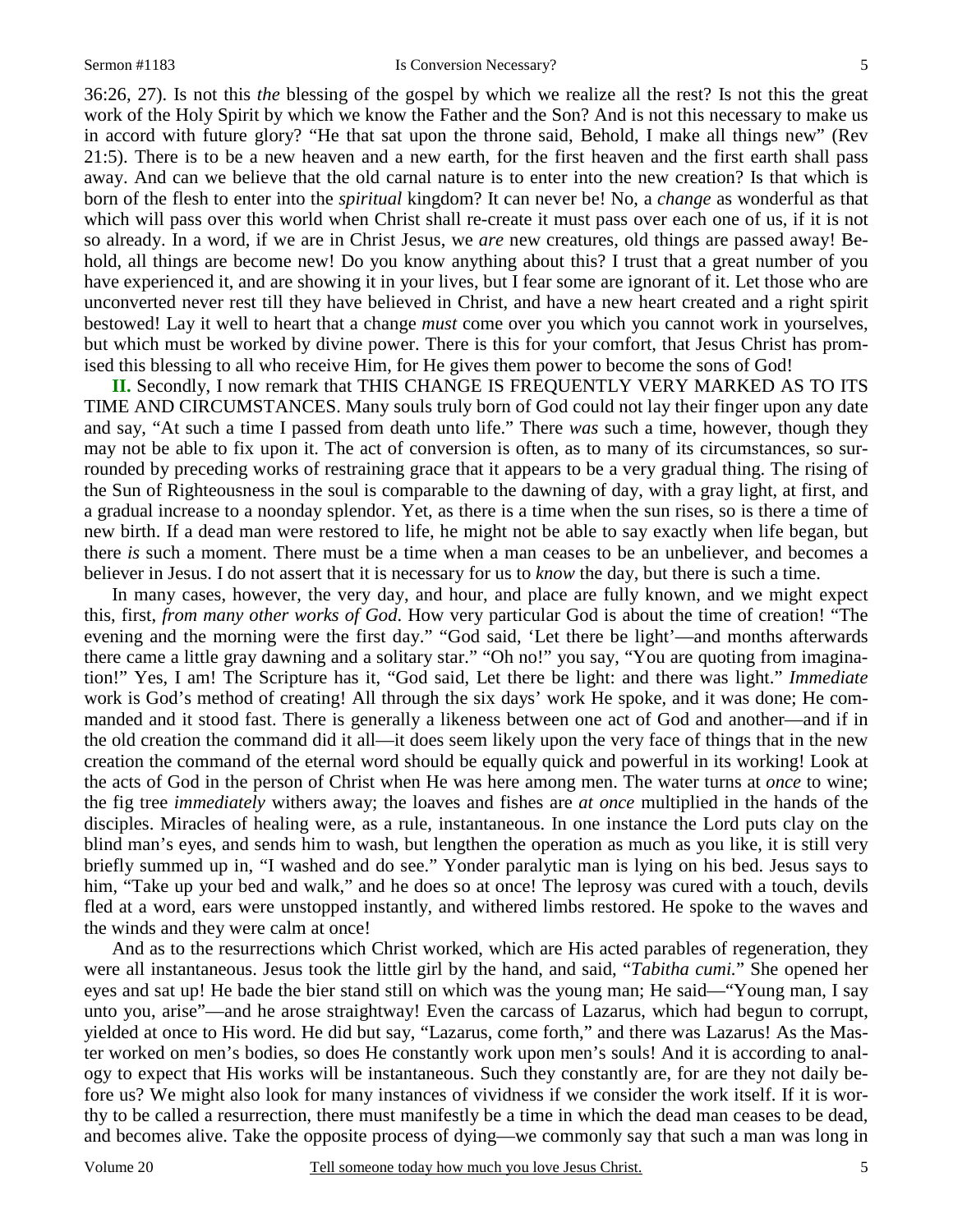dying. That is a popular description, but strictly speaking, the actual death must be instantaneous; there is a time in which there is breath in the body, and another time in which there is none. So must it be in the reception of life! That life may seem to come by slow degrees into the soul, but it cannot really be so—there must be an *instant* up to which there was no life, and beyond which life began. Is not that selfevident? Isn't it wonderful that that instant should fix itself on the memory, and in many cases be the most prominent fact in a man's whole history? It is called a creation!

Now creation is necessarily a work which happens in an instant, for a thing either is or is not. There is no intervening space between non-existence and existence; there is the sharpest conceivable line between that which is not and that which is. So in the new creation there must be a time when divine grace is not received, and a time when it is received; and we may naturally expect that in so grand a work there would be, in many cases, a marked boundary line at which the work begins. But, brothers and sisters, we need not talk of what we might *expect—*let us look at the facts! What are the facts about the conversions mentioned in Scripture? We hear much of educational processes which supersede conversion, but they are among the many inventions unknown to apostolic history! The bishop tells us that he does not find a single case in the Bible at all resembling the case of John Bunyan. It is very curious how very differently we read. I at once turn to Paul, but the bishop says Paul is not a case in point, for he did not feel the burden of sin fall off his back. I cannot guess how the bishop knows what Paul endured during his three days' blindness, but my own notion, gathered from Paul's, after saying and doing, is very different! The man was one moment an opponent of Christ, and the next moment was crying, "Who are You, Lord?" For three days he was blind and fasted; was he not, then, feeling the power of the law, and casting away his own righteousness? And when Ananias came to tell him more fully the gospel, and to bid him arise and be baptized, was there no removal of sin?

Did he remain as before? There are two things spoken of—he was to be baptized, and also to receive another and spiritual washing; was the first real, and not the second? The apostle always speaks of the whole thing as if he had cast away his own righteousness, counting it but dung, to lay hold on Christ. And he continually glories in having peace with God, though he did not claim perfection in the flesh; he had not attained perfection, but he had attained salvation! He calls himself the chief of sinners, but this was as a retrospect—surely Bishop Fraser does not really mean to insinuate that the great apostle still remained the chief of sinners? If so, I must say the morality of his teaching is not such as one would expect from him. Some have said that Paul's case is a special and solitary one. But this is an error, for he says, himself, that Jesus Christ in him showed forth all long-suffering *for a pattern to them which should hereafter believe on Him to life everlasting* (1 Tim 1:15, 16). That which is a *pattern* is not a special case! Though the Lord does not always work to a pattern in details, yet the case of Paul suddenly converted is the pattern, rather than the exception!

Let us look at other instances. A Samaritan woman comes to the well to draw water. Christ speaks to her. She is converted and goes away to tell the men of the city. Is not that a case of sudden conversion? Zaccheus is in a tree—he is a rich publican, and a sinner. Jesus cries, "Zaccheus, make haste and come down." He comes down, receives Jesus into his house, and proves his salvation by his works. Is not that a sudden conversion? Matthew sits at the receipt of custom, another publican and sinner. Jesus says, "Follow Me." He rises and follows Jesus. Is not that a sudden conversion? Three thousand persons gather at Pentecost. Peter preaches to them, and tells them that Jesus, whom they had murdered, was really the Christ of God. They are pricked in the heart! They believe and are baptized on the same day. Have we not here 3,000 sudden conversions? Sudden enough to prove my point! Further on, the jailer has gone to his bed, having fastened Paul and Silas in the stocks. His prisoners pray and sing praises unto God. There is an earthquake; the jailer in alarm cries, "What must I do to be saved?" He believes in Jesus, then and there, and is baptized with his believing household. Are not these "at all analogous to John Bunyan's Pilgrim" and his losing his load? It really seems to me as if it would be much more difficult to find a *gradual* conversion in Scripture than a sudden one, for here they come, one after another, men and women brought to Jesus Christ who knew Him not before, in whom the Scripture is fulfilled—"I am found of them that sought Me not."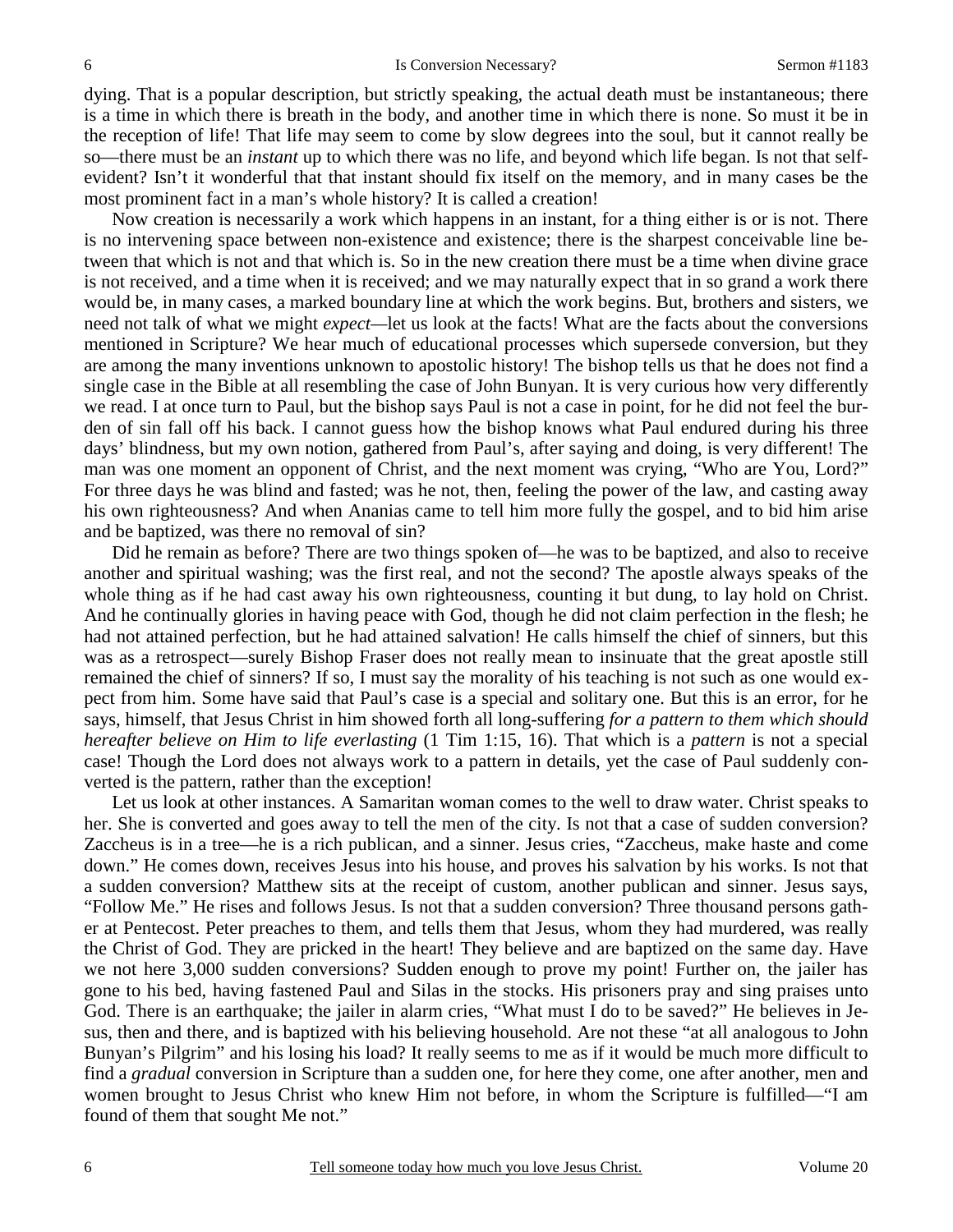Furthermore, we need not go back to Scripture for this. The matter of the conversion of souls is one about which I feel it a weariness to argue, because these wonders of divine grace happen daily before our eyes. It is like trying to prove that the sun rises in the morning. By the space of 20 years there has certainly never occurred to me a single week, and I might with truthfulness say scarcely a solitary day, in which I have not heard of persons being converted by the simple preaching of the gospel either here or elsewhere when I have borne witness for Christ. And these conversions have been in far the greater majority of instances, very clear and well-defined. Sometimes the children of godly parents who have been long hearing the word are converted, and in them the inward change is as marked as if they had never heard the gospel before! Infidels become believers! Romanists forsake their priests! Harlots become chaste; drunks leave their cups, and what is equally remarkable, Pharisees leave their selfrighteous pride and come as sinners to Jesus! Why, if this were the proper time and place, I might say to you now assembled, "Brothers and sisters, you who have experienced a great change and know that you have experienced it, and can tell how it came about, stand up"—and you would rise in numbers like a host and declare—"Thus and thus, God met with us under the preaching of His truth, and thus did He turn us from darkness to His marvelous light!" I would to God that every man who hears me this day had received such a distinct conversion that it would be so plain to him that he was a new creature, that

he could no more doubt it than he can doubt his existence! **III.** Thirdly, THIS CHANGE IS RECOGNIZABLE BY CERTAIN SIGNS. It has been supposed by some that the moment a man is converted he thinks himself perfect; it is not so among us, for we ques-

tion the conversion of any man who thinks himself perfect. It is thought by others that a converted man must be henceforth free from all doubts. I wish it were so. Unhappily, although there is faith in us, unbelief is there, also. Some dream that the converted man has nothing more to seek—but we don't teach that—a man who is alive unto God has greater needs than ever! Conversion is the beginning of a lifelong *conflict*; it is the first blow in a warfare which will never end till we are in glory!

In every case of conversion there are these following signs. There is always *a sense of sin!* No man, rest assured, ever found peace with God without first repenting of sin, and knowing it to be an evil thing. The horrors which some have felt are not essential, but a full confession of sin before God, and an acknowledgment of our guilt is absolutely required. "The whole," says Christ, "have no need of a physician, but they that are sick; I came not to call the righteous but sinners to repentance." Christ does not heal those who are not sick! He never clothes those who are not naked, nor enriches those who are not poor! True conversion *always* has in it a humbling sense of the need of divine grace. It is also always attended with simple, true and real *faith* in Jesus Christ. In fact, that is the King's own mark, and without it nothing is of any worth. "Like as Moses lifted up the serpent in the wilderness, even so must the Son of Man be lifted up, that whoever believes in Him should not perish, but have everlasting life." And that passage is put side by side with, "you must be born-again," in the same address, by the same savior, to the same inquirer! Therefore we gather that *faith* is the mark of the new birth, and where it is, there the Spirit has changed the heart of man; but where it is not, men are still, "dead in trespasses and sin."

Conversion may be known, next, by this fact, that it changes the *whole* man. It changes the principle upon which he lives. He lived for self; now he lives for God. He did right because he was afraid of punishment if he did wrong; but now he shuns evil because he *hates* it. He did right because he hoped to merit heaven, but now no such selfish motive sways him; he knows that he is saved, and he does right out of gratitude to God! His objectives in life are changed; he lived for gain, or worldly honor; now he lives for the glory of God! His comforts are changed; the pleasures of the world and sin are nothing to him; he finds his comfort in the love of God shed abroad in his heart by the Holy Spirit. His desires are changed; that which he once panted and pined for, he is now content to do without; and that which he once despised, he now longs after as the hart pants after the water brooks! His fears are different; he no longer fears man, but fears his God. His hopes are also altered; his expectations fly beyond the stars—

#### *"He looks for a city which hands have not piled. He pants for a country by sin undefiled."*

The man has begun a new life! A convert once said, "Either the world is altered, or else I am." Everything seems new! The very faces of our children look different to us, for we regard them under a new